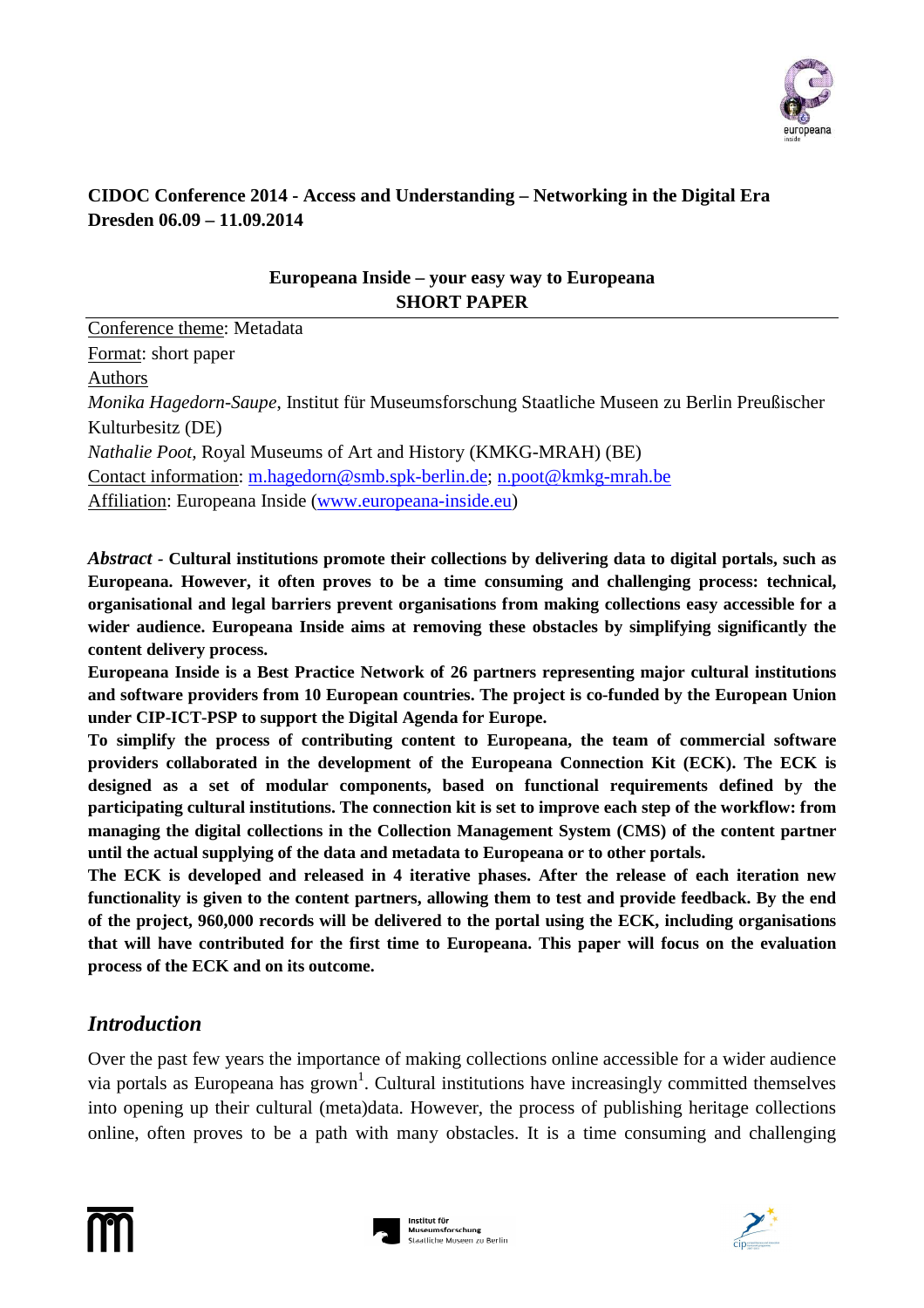

process: technical, organisational, legal and financial barriers prevent organisations from making collections easy accessible.

Europeana Inside aims at removing these obstacles by simplifying the content delivery process. The project is co-funded by the European Union under CIP-ICT-PSP to support the Digital Agenda for Europe. It is a Best Practice Network of twenty-six partners representing major cultural institutions and software providers from ten European countries<sup>2</sup>. From the start in April 2012 until September 2014, twenty associate technical and content partners joined the project. This makes a total of seventy-four institutions currently involved in Europeana Inside.

To automate the process of contributing content to Europeana, the team of commercial software providers collaborated in the development of the Europeana Connection Kit (ECK). The ECK is designed as a set of modular components, based on functional requirements defined by the participating cultural institutions. The project not only strives to automate the content delivery process to Europeana, it introduces also a route for returning enriched metadata from Europeana back to the CMS of the content partner.

The ECK is developed and released in four iterative phases. After the release of each iteration new functionality is given to the content partners, allowing them to test and provide feedback. At the end of the project content partners will have contributed in a joint effort 960,000 records to Europeana using the newly developed tools.

This paper does not address the overall architecture of the ECK, nor does it give a detailed specification of all components. It focusses on the evaluation process of the ECK and on its outcome<sup>3</sup>.

### **Development of the ECK in four iterative phases**

A first step in the development of the ECK was to determine which functional requirements were needed to simplify the content delivery process. Content partners were asked to analyse their own workflow and see which steps could be automated.

As a result, seven workflow steps were defined from managing the digital collections in their CMS until the actual supplying of the (meta)data to Europeana: manage, select, prepare, validate, supply and data acceptance. In the final workflow step, enrich and return a method would be developed for enriched content to flow from the Europeana portal back to the system of the content partner. Each step in the workflow involves a number of functional requirements. A functional requirement that for example resorts under 'Manage' is 'Export management: the system is able to tell which records have been exported when to Europeana<sup>,4</sup>.

| <b>Workflow</b> | <b>Description</b>                                                                                    |
|-----------------|-------------------------------------------------------------------------------------------------------|
| step            |                                                                                                       |
| <b>Manage</b>   | All aspects of data management and user management: set of functional requirements that give          |
|                 | content partners the opportunity to trace their content (e.g. which records have been exported,       |
|                 | which records were altered when and by whom,).                                                        |
| <b>Select</b>   | The selection process: functional requirements allow content partners flexibility in the selection in |
|                 | their CMS of the records they wish to publish (e.g. selection based on specific values, saved         |





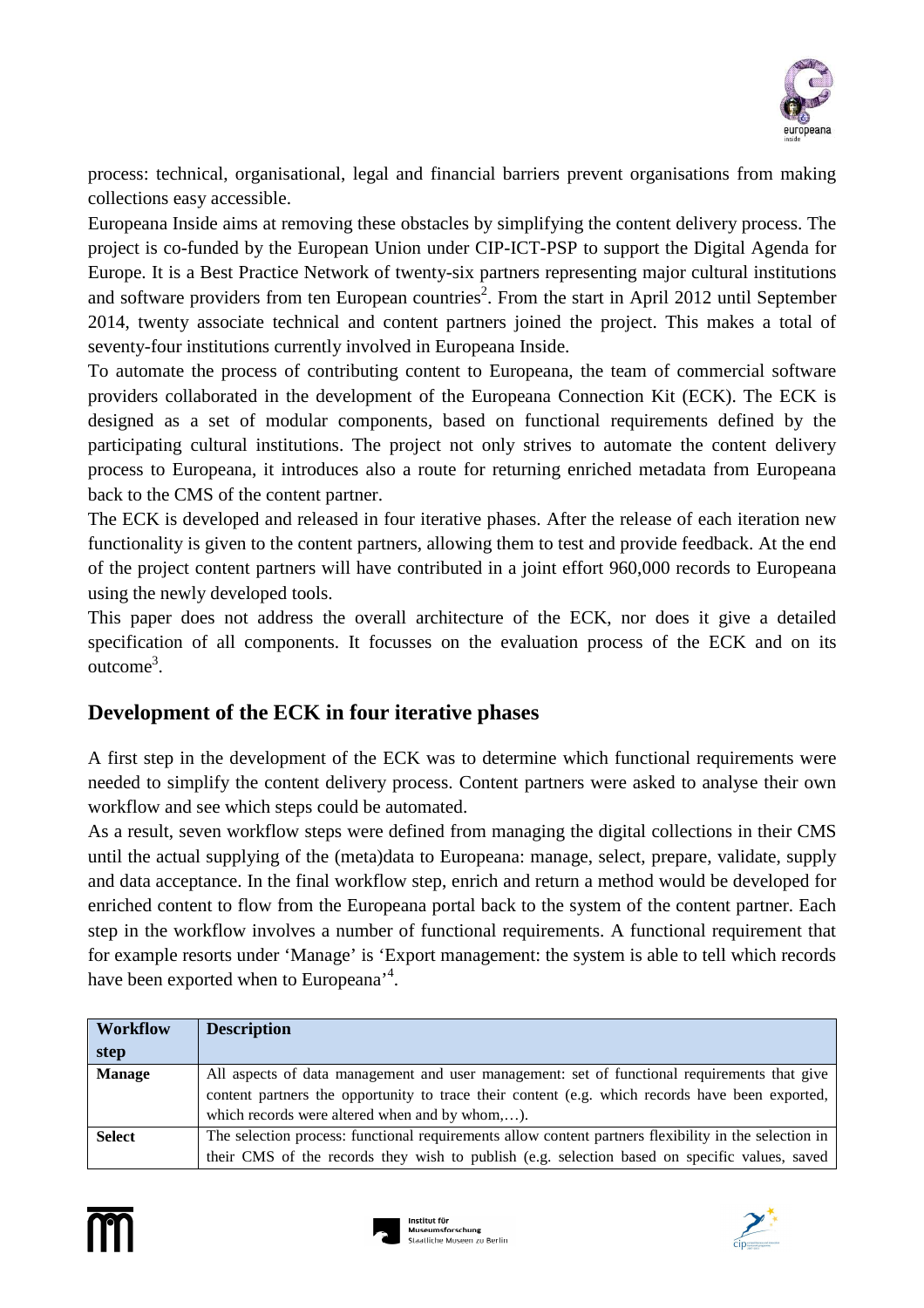

|                 | queries,).                                                                                            |  |
|-----------------|-------------------------------------------------------------------------------------------------------|--|
| <b>Prepare</b>  | All activities involved in the preparing of data (e.g. the possibility to save mapping to LIDO xml    |  |
|                 | for repeated use,).                                                                                   |  |
| <b>Validate</b> | Validation of the exported content in LIDO xml or EDM (report on irregularities, e.g. missing         |  |
|                 | mandatory fields,).                                                                                   |  |
| <b>Supply</b>   | Actual supply of the content to the aggregator and Europeana (e.g. the implementation of either       |  |
|                 | push or pull, in case of an error the system is able to start the supply process again only for the   |  |
|                 | failed records).                                                                                      |  |
| Data            | Informs the content partner on the publication of the data and gives the possibility to keep the data |  |
| Acceptance      | up-to-date.                                                                                           |  |
| Enrich<br>and   | Functional requirements that make it possible for enriched metadata to flow back into the system of   |  |
| <b>Return</b>   | the content partner.                                                                                  |  |

**Table 1: Overview workflow steps** 

Based on the set of detailed functional requirements, the technical team started on the development of the ECK in four iterative phases. One of the main advantages of this iterative approach was that new functionality was given to the content partners in four different phases, allowing them to test and find bugs while there was still time to correct them in the following iteration<sup>5</sup>.

In each of the four iterations, functional requirements were tested and evaluated. Every iteration focused on certain steps in the workflow. Iteration 1 was mainly concerned with selecting and preparing data in the CMS of the content partner<sup>6</sup>. Iteration 2 focused on management overview of status and made it possible for content partners to trace their content<sup>7</sup>. Two new requirements were added at the start of testing iteration 3: the supply of data via push or pull and functionalities that made it possible for enriched metadata to be returned to the CMS of the content partner<sup>8</sup>. For iteration 4, the production version, no new functionalities were added. It focused on refining functionalities tested in previous iterations<sup>9</sup>.

#### **Evaluation process**

Europeana Inside runs for thirty months (April 2012 - September 2014). A great part of the time was spent on the development and implementation of the ECK on one side and on testing and evaluating the functionalities on the other. The first iteration was released in April 2013 and tested in May 2013, the last iteration – iteration 4 production – was released in June 2014 and tested in July 2014.

There are twenty-six partners in the project of which thirteen content partners. Every content partner was assisted by their technical partner for testing each iteration. However, there was no oneon-one relation between technical partners and content partners. Some content partners were using the same CMS and thus testing with the same technical partner (e.g MuseumPlus is used by the Royal Museums of Art and History – KMKG-MRAH (BE), Stiftung Preussischer Kulturbesitz - SPK (DE), National Gallery-Alexandros Soutzos Museum - NAG (GR) and Benaki Museum - BEN (GR). While on the other hand some technical partners did not have a direct content partner within the project. They relied on an associate testing partner to make sure the functionalities could be evaluated.



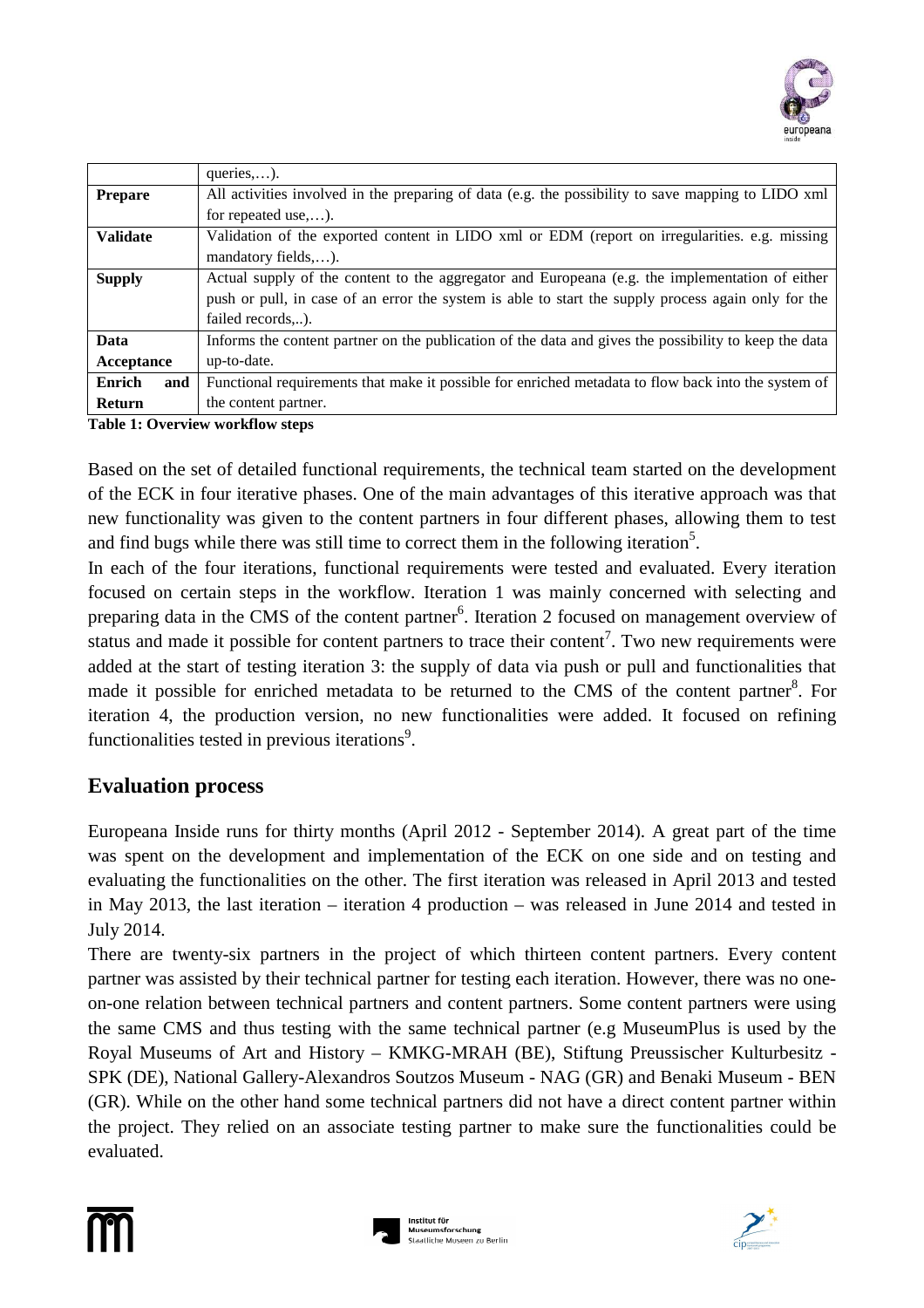

The test and evaluation process was carefully outlined from the start. Good communication and cooperation between technical partners and their liaised content partner was the key to successful testing. A communication plan was sent to all partners at the beginning of the first testing phase. In preparation of each testing period technical partners shared their test plan with their content partner. The plan included an overview of the requirements that were developed and how they needed to be tested. In preparation for testing iteration 2 and 3 meetings were held in small groups with the technical partners and their testing partners. These meetings strengthened the collaboration between the partners. At the end of each meeting, content partners knew what to expect and how to test it. After the release of each iteration, content partners had one month to test the new functionalities in

their system and to complete the evaluation forms. Once the forms were completed and sent back to the content coordinator, a general report with the results from all partners followed the month after and was made available to the entire consortium. In the same or in the following month, the results were presented and discussed in meetings. Technical partners learned on these occasions how the test process could be improved and were functionalities needed to be refined.

| <b>Iteration 1 ECK - 2013</b>      |                                          |                                            |  |  |  |
|------------------------------------|------------------------------------------|--------------------------------------------|--|--|--|
| April                              | <b>May</b>                               | June                                       |  |  |  |
| <b>Release iteration 1</b>         | Testing and feedback from the            | Reporting and feedback to all<br>$\bullet$ |  |  |  |
| Preparing for testing iteration 1: | content partners on bugs,                | partners.                                  |  |  |  |
| Test plan                          | usability, improvements and              | Refinements for the next<br>$\bullet$      |  |  |  |
| <b>Evaluation</b> forms            | recommendations                          | iteration.                                 |  |  |  |
| <b>Iteration 2 ECK - 2013</b>      |                                          |                                            |  |  |  |
| <b>September</b>                   | October                                  | <b>November and December</b>               |  |  |  |
| <b>Release iteration 2</b>         | Testing and feedback from the            | Reporting and feedback to all<br>$\bullet$ |  |  |  |
| Preparing for testing iteration 2: | content partners on bugs,                | partners.                                  |  |  |  |
| Meetings with TP and CP            | usability, improvements and              | Refinements for the next<br>$\bullet$      |  |  |  |
| Test plan                          | recommendations                          | iteration.                                 |  |  |  |
| <b>Evaluation forms</b>            |                                          |                                            |  |  |  |
| <b>Iteration 3 ECK - 2014</b>      |                                          |                                            |  |  |  |
| <b>March</b>                       | April                                    | <b>May</b>                                 |  |  |  |
| <b>Release iteration 3</b>         | Testing and feedback from the            | Reporting and feedback to all<br>$\bullet$ |  |  |  |
|                                    |                                          |                                            |  |  |  |
| Preparing for testing iteration 3: | content partners on bugs,                | partners.                                  |  |  |  |
| Meetings with TP and CP            | usability, improvements and              | Refinements for the next<br>$\bullet$      |  |  |  |
| Test plan                          | recommendations                          | iteration.                                 |  |  |  |
| <b>Evaluation</b> forms            |                                          |                                            |  |  |  |
|                                    | <b>Iteration 4 ECK production - 2014</b> |                                            |  |  |  |
| June                               | July                                     | <b>August</b>                              |  |  |  |
| <b>Release iteration 4</b>         | Testing and feedback from the            | Reporting and feedback to all              |  |  |  |
| Preparing for testing iteration 4: | content partners on bugs,                | partners.                                  |  |  |  |
| Test plan                          | usability, improvements and              |                                            |  |  |  |

**Table 2: overview test process** 





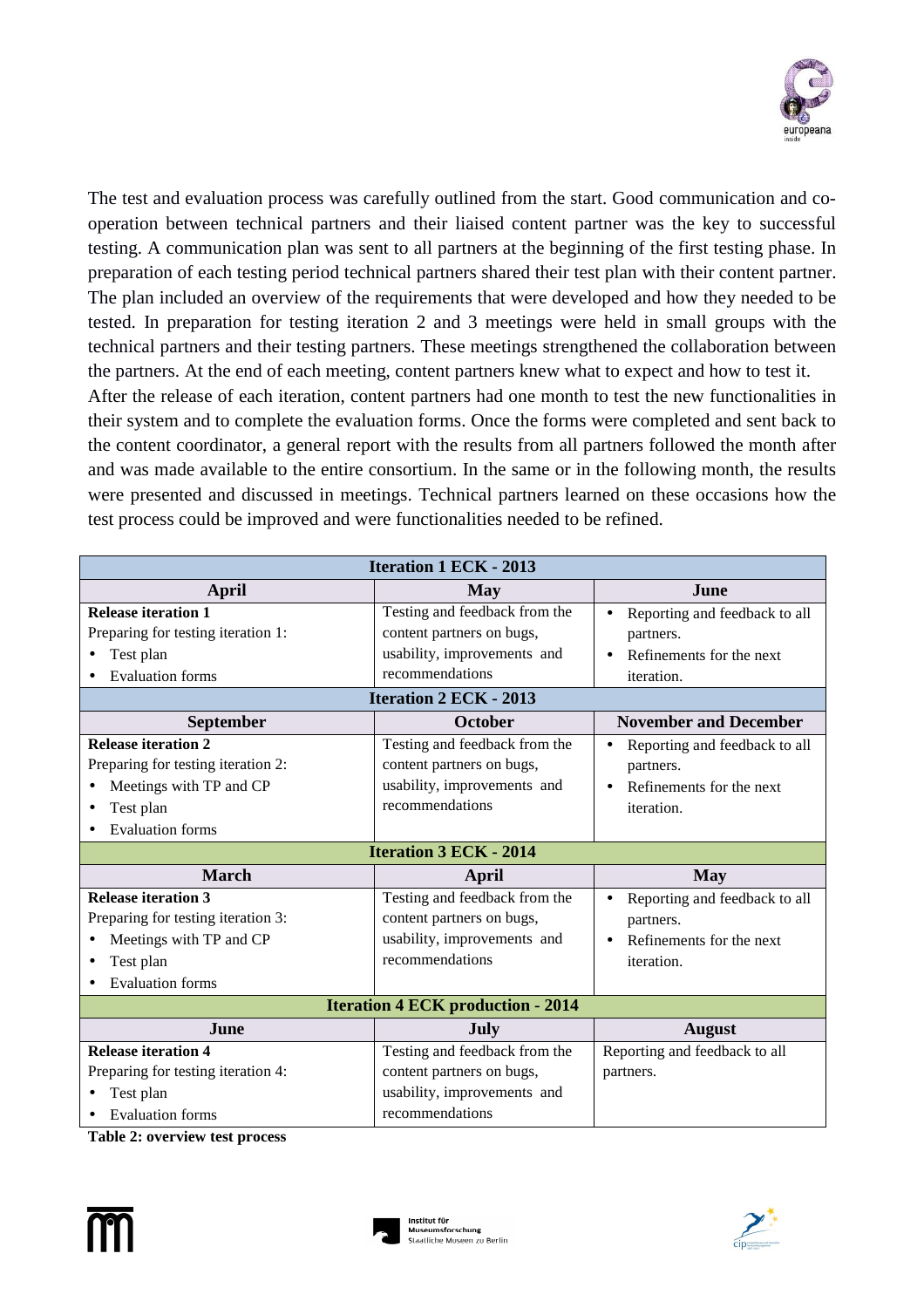

To gather as much feedback as possible, the partners completed three evaluation forms. The first evaluation form focussed on the presence of the functional requirements. Content partners evaluated whether the requirement was implemented in their system and worked. They checked the boxes with accepted (A), not accepted (NA) or not tested (NT). They could also include suggestions and comments for improvements. For the evaluation of the last two iterations – iteration 3 and 4 – more attention was paid to usability. Content partners were asked to rate the requirement: how easy is it to understand and perform the functionality (very easy, easy, difficult or very difficult) and why? If the requirement was too complicated for the content partner to fully understand and to carry out without assistance from the technical partner, then improvements were required.

A second evaluation form – the content partners survey – evaluated the test process of the iteration (e.g: was there sufficient technical support; did you experience difficulties in filling out the evaluation forms,...). The results of these surveys were used to simplify the test process for the following iteration.

An additional survey was included for testing the third and fourth iteration that gathered results on testing content re-ingestion. In this process content published and enriched on the Europeana portal would go back into the system of the content partner. The goal of the survey was to evaluate the quality of the metadata (which fields are enriched, are you satisfied with the enrichments, what is the main advantage of the enrichments,….).. The survey was made in close collaboration with Europeana.

## **Contributing 960,000 records to Europeana**

Content partners not only tested and evaluated the ECK, they used the new tools to deliver content to Europeana. At the end of the project 960,000 high-quality records needed to published.

The evaluation forms reveal that content partners were increasingly satisfied with the test process and the new functionalities. Some content partners said to be 'very disappointed' after testing the first iteration, while giving the ECK an overall evaluation of 'good' after testing iteration 4. Content partners mention among the strong points that the ECK makes it easier for them to trace their content. They are able to do an easy search to determine which records were when exported. Content partners also praise validation and preview. The ECK makes it possible to validate LIDO xml before it is supplied to the aggregator. Invalid records can be corrected in time. Content partners were furthermore satisfied to be able to export their records into a valid LIDO xml and supply it directly to the aggregator via push or pull and not by manual upload.

Among the weaker points there were comments on usability. Content partners experience most difficulties with the mapping (e.g editing of the mapping, interpreting the logfiles,..). Some of them stated that without technical knowledge or assistance they are not able to execute the functionality. Secondly, many of the functional requirements were dependent on the services from Europeana. Content partners could for example not test the requirement *The system can keep the data that are already in Europeana -up-to-date*. They could keep their data up-to-date in one of the two aggregators in the project - Culture Grid and the Inside Dark Aggregator – but not on Europeana.